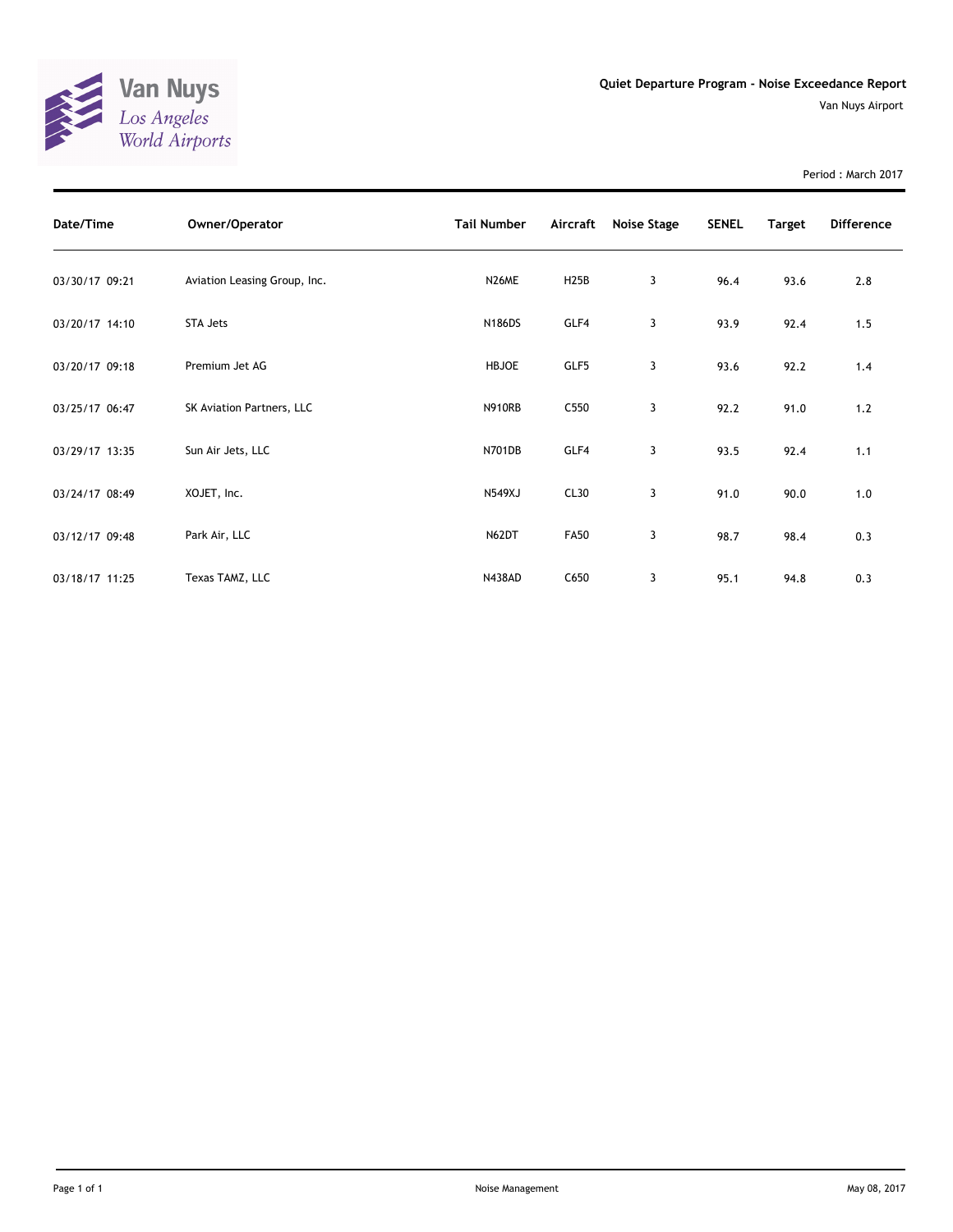

Period : March 2017

| Owner/Operator                         | <b>Departures Exceeding</b><br><b>Target Noise Level</b> | <b>Total Southbound</b><br>Jet Departures |
|----------------------------------------|----------------------------------------------------------|-------------------------------------------|
| SK Aviation Partners, LLC              | 1                                                        | 1                                         |
| Texas TAMZ, LLC                        | 1                                                        | $\mathbf{1}$                              |
| Premium Jet AG                         | 1                                                        | $\overline{2}$                            |
| Aviation Leasing Group, Inc.           |                                                          | 3                                         |
| <b>STA Jets</b>                        |                                                          | 4                                         |
| Park Air, LLC                          |                                                          | 9                                         |
| Sun Air Jets, LLC                      | 1                                                        | 12                                        |
| XOJET, Inc.                            | 1                                                        | 38                                        |
| 1st Avenue TJC, LLC                    | 0                                                        | $\mathbf{1}$                              |
| 650 Leasing, LLC                       | 0                                                        | 1                                         |
| 711 Cody, Inc.                         | 0                                                        |                                           |
| 921BE, LLC                             | 0                                                        |                                           |
| ABBVIE US LLC                          | 0                                                        |                                           |
| AbbVie US, LLC                         | 0                                                        |                                           |
| Actually 6, LLC                        | 0                                                        |                                           |
| Aero Jet Services, LLC                 | 0                                                        |                                           |
| AG Spanos Jet Center, Inc.             | 0                                                        |                                           |
| Air 7 LLC                              | 0                                                        |                                           |
| Air Transport, Inc.                    | 0                                                        | 1                                         |
| Aircraft Management Solutions, LLC     | 0                                                        | 1                                         |
| AJS AVIATION LLC                       | 0                                                        |                                           |
| Alice Air, LLC                         | 0                                                        |                                           |
| ALLARD AIR SERVICES INC                | 0                                                        |                                           |
| Alphacraft Air, LLC                    | 0                                                        |                                           |
| Al-Thani, Ahmed Hamad K.               | 0                                                        |                                           |
| Archer-Daniels-Midland Company         | 0                                                        |                                           |
| Ares Technical Administration, LLC     | 0                                                        |                                           |
| A-Ron Resources, LLC                   | 0                                                        |                                           |
| Asia Aviation Company Pte. Ltd         | 0                                                        |                                           |
| ATI Jet, Inc.                          | 0                                                        |                                           |
| AVIATION LEASING COMPANY LLC           | 0                                                        |                                           |
| Avtran, LLC                            | 0                                                        |                                           |
| Awaiting Documentation                 | 0                                                        |                                           |
| B & J Leasing, Inc.                    | 0                                                        |                                           |
| <b>B. Coleman Aviation</b>             | 0                                                        |                                           |
| Banc of America Leasing & Capital, LLC | 0                                                        |                                           |
| <b>BANK OF UTAH TRUSTEE</b>            | 0                                                        |                                           |
| Banu, LLC                              | 0                                                        |                                           |
| BH Aviation, Ltd.                      | 0                                                        |                                           |
| Blaise Alexander Chevrolet, Inc.       | 0                                                        |                                           |
| Blue Angel Aviation, LLC               | 0                                                        | 1                                         |

The Van Nuys Airport Fly Friendly - Quiet Departure Program asks that operators of jet aircraft use manufacturer's or NBAA quiet departure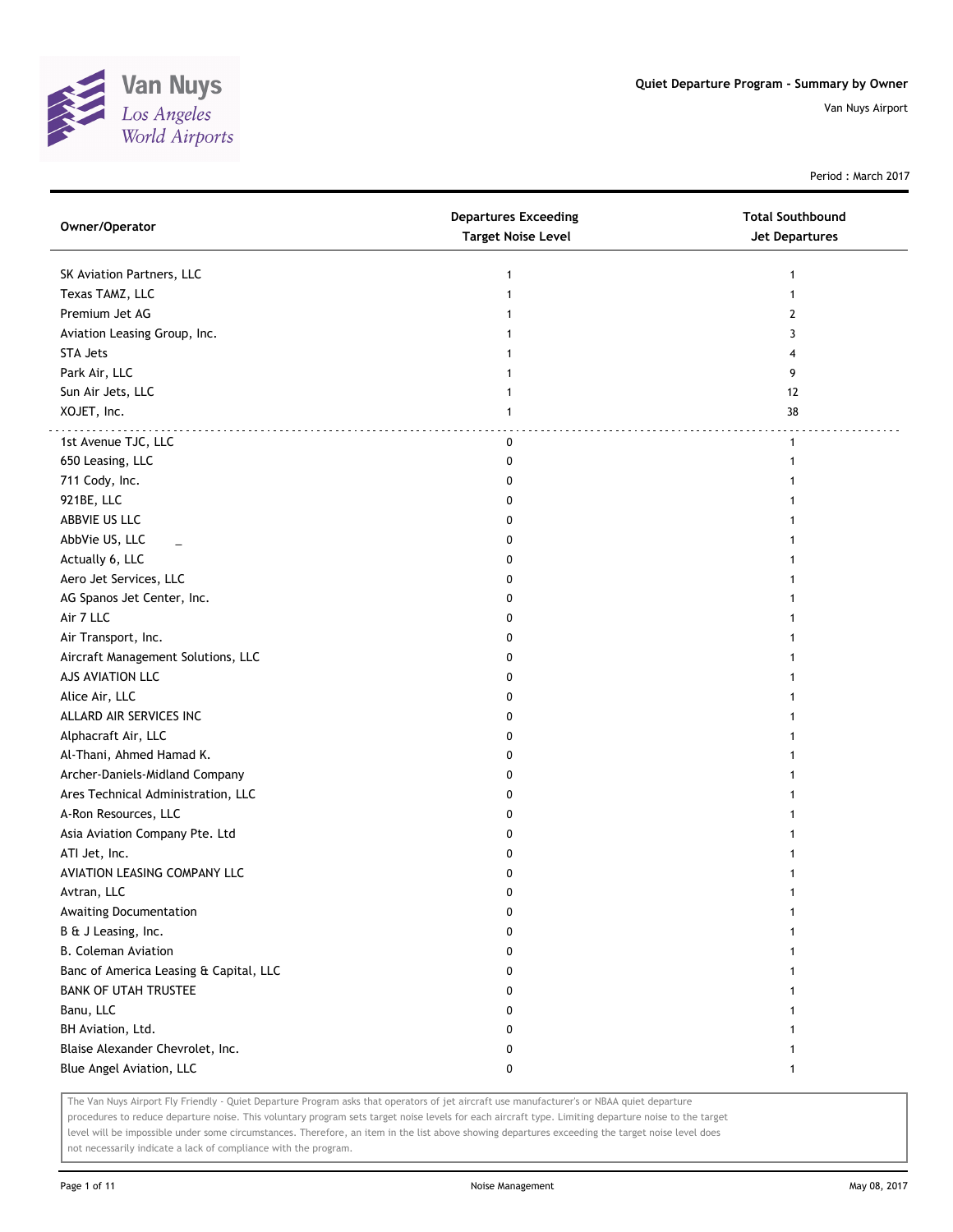

Period : March 2017

| Owner/Operator                    | <b>Departures Exceeding</b><br><b>Target Noise Level</b> | <b>Total Southbound</b><br>Jet Departures |
|-----------------------------------|----------------------------------------------------------|-------------------------------------------|
| BMH Air, LLC                      | 0                                                        | 1                                         |
| <b>Bopper Airways LLC</b>         | 0                                                        |                                           |
| C C Industries, Inc.              | 0                                                        |                                           |
| Calvin Klein Studio, LLC          | 0                                                        |                                           |
| Capital City Jet Center, Inc.     | 0                                                        |                                           |
| CenturyLink                       | 0                                                        | 1                                         |
| Cesar E. Larez                    | 0                                                        | 1                                         |
| Chartright Air, Inc.              | 0                                                        |                                           |
| Chino Euclid, LLC                 | 0                                                        |                                           |
| <b>Cirrus Aviation Services</b>   | 0                                                        |                                           |
| Citation 650 Air, LLC             | 0                                                        |                                           |
| Clay Lacy Aviation, Inc.          | 0                                                        |                                           |
| Clear Channel Communication, Inc. | 0                                                        |                                           |
| CMB Financial Leasing Co., Ltd.   | 0                                                        |                                           |
| Corporate Aviation Services, Inc. | 0                                                        |                                           |
| Cove Aviation Partners, LLC       | 0                                                        |                                           |
| Cyprus Center Services, Inc.      | 0                                                        |                                           |
| Daystar Television Network        | 0                                                        |                                           |
| DD251, LLC                        | 0                                                        |                                           |
| Diamond Aviation                  | 0                                                        |                                           |
| Dooney Aviation                   | 0                                                        |                                           |
| Dr. Lokesh S. Tantuwaya, MD, Inc. | 0                                                        |                                           |
| DSPA, LLC                         | 0                                                        |                                           |
| <b>Dumont Aviation</b>            | 0                                                        |                                           |
| Egret Management, LLC             | 0                                                        | 1                                         |
| EJS Executive Jet Shares II, Inc. | 0                                                        | 1                                         |
| Empire Aviation Group FZCO        | 0                                                        | 1                                         |
| Everair, LLC                      | 0                                                        |                                           |
| ExecuJet Australia                | 0                                                        |                                           |
| ExecuJet Europe AG                | 0                                                        |                                           |
| Executive Jet Group, Ltd.         | 0                                                        |                                           |
| Fairmont Aviation, LLC            | 0                                                        |                                           |
| FBO Professionals Group, Inc.     | 0                                                        |                                           |
| FL Aviation Corp.                 | 0                                                        |                                           |
| Flight Options, LLC               | 0                                                        |                                           |
| <b>Fly 18</b>                     | 0                                                        |                                           |
| Fly Phenon 208, LLC               | 0                                                        |                                           |
| Fugal Aviation, LLC               | 0                                                        |                                           |
| <b>GAVRIILIDIS GAVRIIL</b>        | 0                                                        |                                           |
| Glass Aviation, Inc.              | 0                                                        |                                           |
| Grande Aviation, LLC              | 0                                                        | $\mathbf{1}$                              |

The Van Nuys Airport Fly Friendly - Quiet Departure Program asks that operators of jet aircraft use manufacturer's or NBAA quiet departure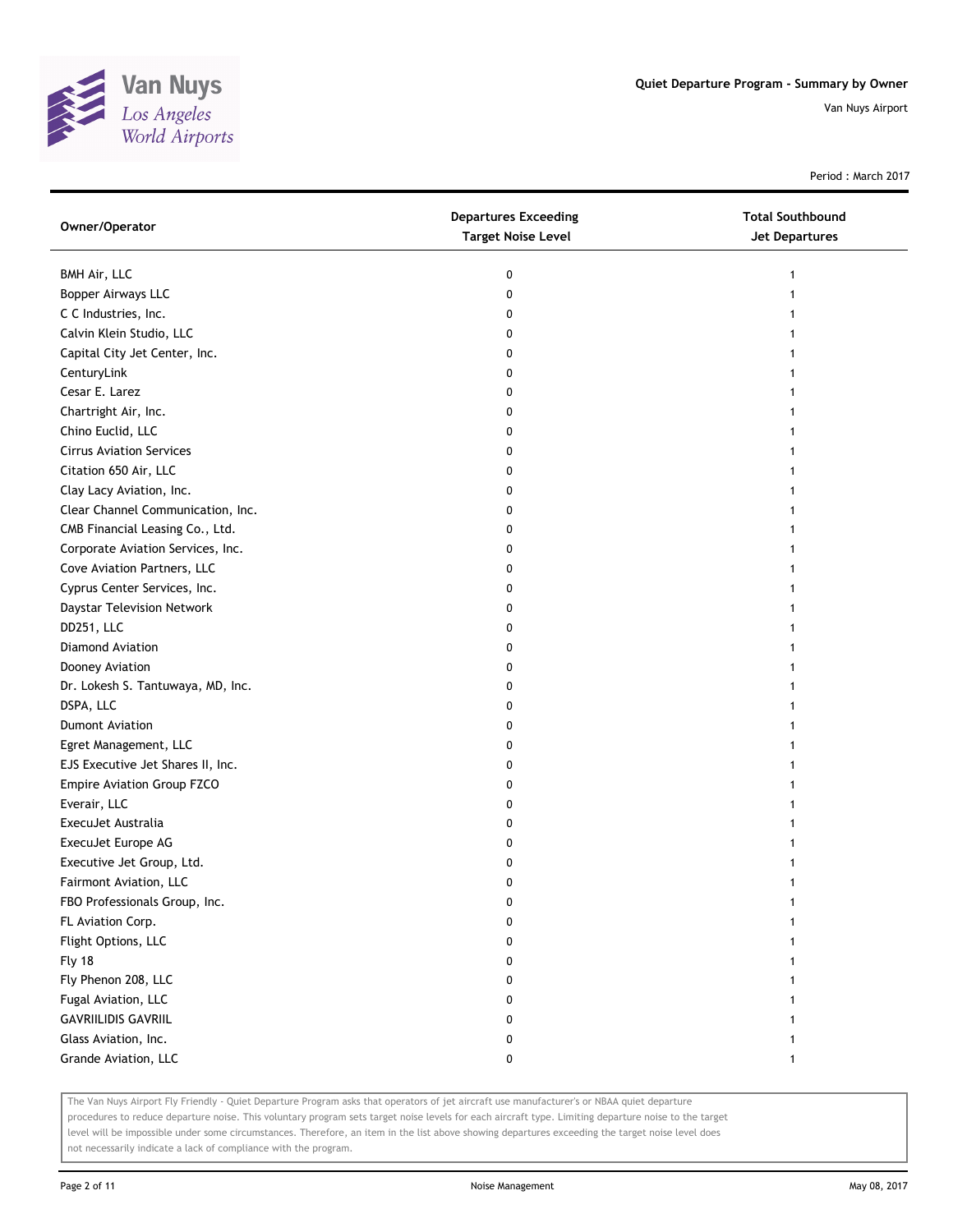

Period : March 2017

| Owner/Operator                                  | <b>Departures Exceeding</b><br><b>Target Noise Level</b> | <b>Total Southbound</b><br><b>Jet Departures</b> |
|-------------------------------------------------|----------------------------------------------------------|--------------------------------------------------|
| Gulf Coast Aviation, Inc.                       | 0                                                        | 1                                                |
| Haas Automation, Inc.                           | 0                                                        |                                                  |
| Hamish LLC                                      | 0                                                        |                                                  |
| Hansen Capital Management, Inc.                 | 0                                                        |                                                  |
| HCC Service Company, Inc.                       | 0                                                        |                                                  |
| Hill Air Company, Ltd                           | 0                                                        |                                                  |
| <b>HUM-AIR LLC</b>                              | 0                                                        | 1                                                |
| IAC/InterActive Corporation                     | 0                                                        | 1                                                |
| International Lease Finance Corporation         | 0                                                        |                                                  |
| Irish Air, LLC                                  | 0                                                        |                                                  |
| <b>ISLAND PARK AVIATION LLC</b>                 | 0                                                        |                                                  |
| J.C. Pace Holding Company                       | 0                                                        |                                                  |
| JAE Aviation, LLC                               | 0                                                        |                                                  |
| Jet Aviation Flight Services, Inc.              | 0                                                        |                                                  |
| Jet Equity Group                                | 0                                                        |                                                  |
| Jet Greene, LLC                                 | 0                                                        | 1                                                |
| Jet Link Investments, Inc.                      | 0                                                        | 1                                                |
| Jet Tech Ltd.                                   | 0                                                        | 1                                                |
| Jet Transfer, LLC                               | 0                                                        |                                                  |
| Jetmark Aviation, LLC                           | 0                                                        |                                                  |
| JLBML LLC                                       | 0                                                        |                                                  |
| Jolly Rancher, LLC                              | 0                                                        |                                                  |
| K/S Aviation, LLC                               | 0                                                        | 1                                                |
| K2 INVESTMENT FUND LLC                          | 0                                                        |                                                  |
| Kendall Aviation, LLC                           | 0                                                        | 1                                                |
| Key Air, LLC                                    | 0                                                        | 1                                                |
| Keystone Aviation, LLC                          | 0                                                        | 1                                                |
| <b>KNC FLIGHTS LLC</b>                          | 0                                                        | 1                                                |
| Komar Aviation Group                            | 0                                                        |                                                  |
| Krystal Air, LLC                                | 0                                                        |                                                  |
| KW770, LLC                                      | 0                                                        |                                                  |
| La Muse Partners, LLC                           | 0                                                        | 1                                                |
| Lalito's Enterprises, LLC                       | 0                                                        |                                                  |
| LaReve Transportation                           | 0                                                        |                                                  |
| Las Vegas Jet, LLC                              | 0                                                        |                                                  |
| Lewis Energy                                    | 0                                                        |                                                  |
| Liautaud Development Group, LLC - Global Series | 0                                                        |                                                  |
| Lima Zulu, LLC                                  | 0                                                        |                                                  |
| LJ60-266, LLC                                   | 0                                                        |                                                  |
| LMC Leasing, Inc.                               | 0                                                        |                                                  |
| Malibu Consulting, Ltd.                         | 0                                                        | 1                                                |

The Van Nuys Airport Fly Friendly - Quiet Departure Program asks that operators of jet aircraft use manufacturer's or NBAA quiet departure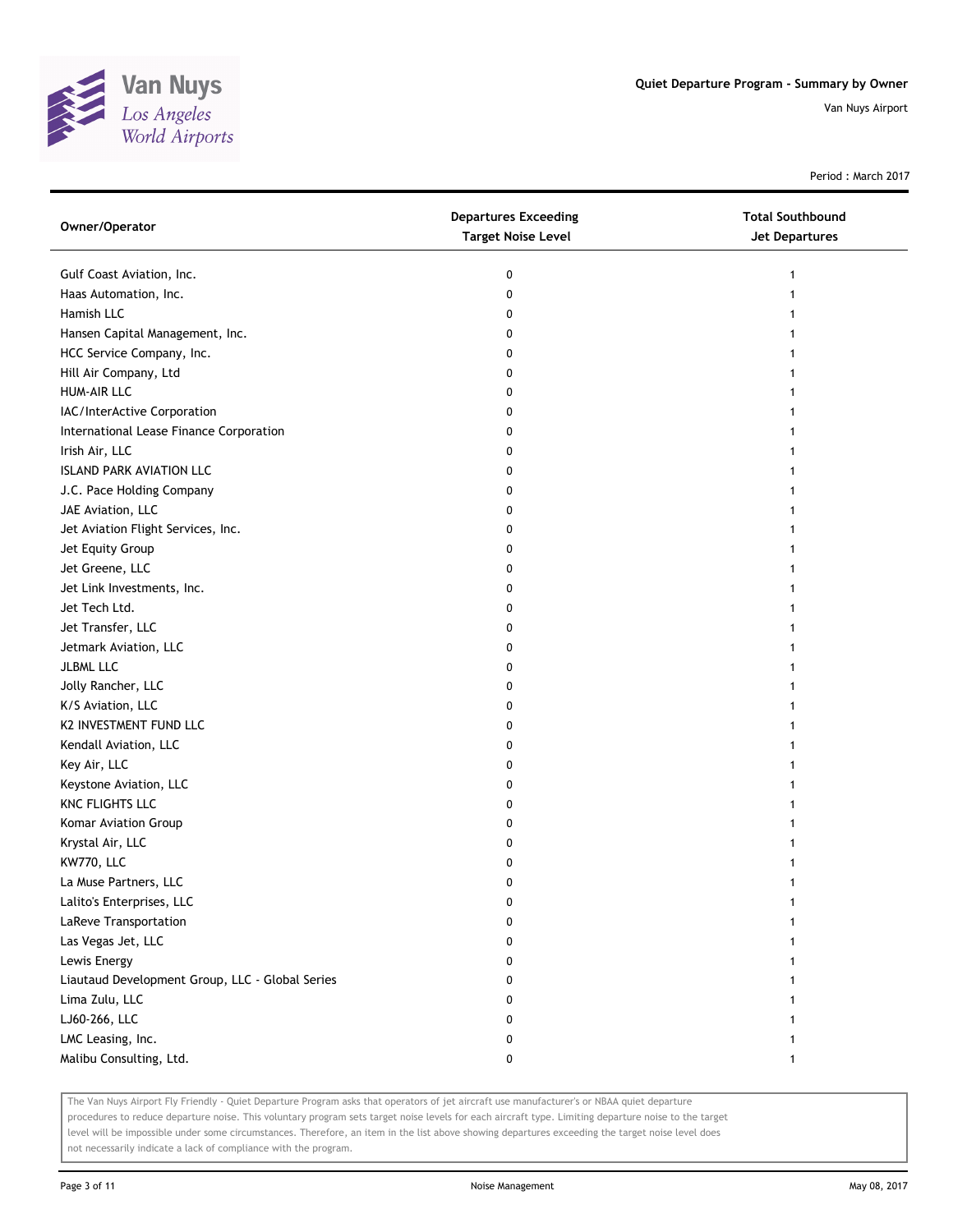

Period : March 2017

| Owner/Operator                           | <b>Departures Exceeding</b><br><b>Target Noise Level</b> | <b>Total Southbound</b><br><b>Jet Departures</b> |
|------------------------------------------|----------------------------------------------------------|--------------------------------------------------|
| Mandalay Resort Group                    | 0                                                        | 1                                                |
| Mann Aviation, LLC                       | 0                                                        |                                                  |
| <b>McDonald's Corporation</b>            | 0                                                        |                                                  |
| McWalsh, LLC                             | 0                                                        |                                                  |
| Mendota Aircraft Management, LLC         | 0                                                        |                                                  |
| Midland Financial Company                | 0                                                        |                                                  |
| MSG Aircraft Leasing, LLC                | 0                                                        |                                                  |
| Mueller Industries, Inc.                 | 0                                                        |                                                  |
| MWM AG, LLC                              | 0                                                        |                                                  |
| N36MU, LLC                               | 0                                                        |                                                  |
| N620PJ, LLC                              | 0                                                        |                                                  |
| Nalpak Consulting, LLC                   | 0                                                        |                                                  |
| NantWorks, LLC                           | 0                                                        |                                                  |
| NBI, LLC                                 | 0                                                        |                                                  |
| NDM AVIATION LLC                         | 0                                                        |                                                  |
| <b>Nichols Farms</b>                     | 0                                                        | 1                                                |
| No Bull Air, LLC                         | 0                                                        | 1                                                |
| Northrop Grumman Corporation             | 0                                                        | 1                                                |
| Northwind Partners, LLC                  | 0                                                        |                                                  |
| <b>NTA</b>                               | 0                                                        |                                                  |
| PARAGON 441 LLC.                         | 0                                                        |                                                  |
| Paragon Airways                          | 0                                                        |                                                  |
| Parker Drilling Company                  | 0                                                        | 1                                                |
| PAT ENTERPRISES LLC                      | 0                                                        |                                                  |
| Peregrine Point LLC                      | 0                                                        | 1                                                |
| Polo Ralph Lauren Aviation, LLC          | 0                                                        | 1                                                |
| Pro Airways, LLC                         | 0                                                        | 1                                                |
| Professional Jet, Inc.                   | 0                                                        | 1                                                |
| PVI, LLC                                 | 0                                                        |                                                  |
| QMC Aviation, LLC                        | 0                                                        |                                                  |
| Rail Management & Consulting Corporation | 0                                                        |                                                  |
| RBS Citizens Asset Finance, Inc.         | 0                                                        | 1                                                |
| Real Estate Exchange Services, Inc.      | 0                                                        |                                                  |
| RenaissanceRe Holdings, Ltd.             | 0                                                        |                                                  |
| Robert D. Lanphere                       | 0                                                        |                                                  |
| RSF Management Services, Inc.            | 0                                                        |                                                  |
| Russcor Citation, LLC                    | 0                                                        |                                                  |
| RWP Associates, Inc.                     | 0                                                        |                                                  |
| Sage Well Services, Inc.                 | 0                                                        |                                                  |
| SAMMY STERLING HOLDINGS LLC              | 0                                                        |                                                  |
| Sao Conrado Taxi Aereo                   | 0                                                        | 1                                                |

The Van Nuys Airport Fly Friendly - Quiet Departure Program asks that operators of jet aircraft use manufacturer's or NBAA quiet departure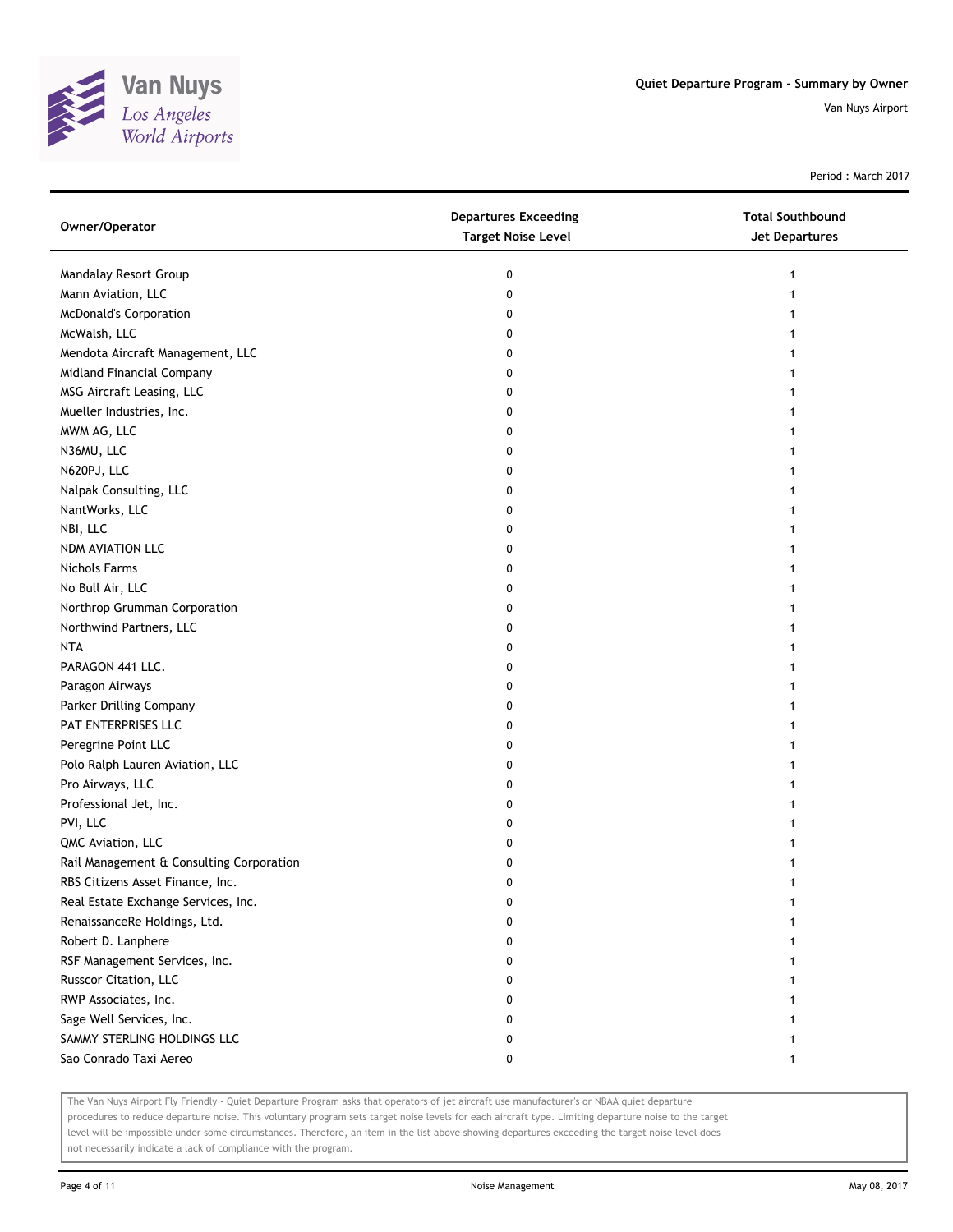

Period : March 2017

| Schmidt, Eric E.<br>0<br>Scott, D. Gregory<br>0<br>Scottsdale Hangar One, LLC<br>0<br>Select Medical Flight Department<br>0 |  |
|-----------------------------------------------------------------------------------------------------------------------------|--|
|                                                                                                                             |  |
|                                                                                                                             |  |
|                                                                                                                             |  |
|                                                                                                                             |  |
| Semitool, Inc.<br>0                                                                                                         |  |
| Servicios Aereos Ejecutivos, SA<br>0                                                                                        |  |
| Servicios Aereos Especializados Destina<br>0                                                                                |  |
| Shepherd Aircraft Holdings LLC<br>0                                                                                         |  |
| SMB Air, LLC<br>0                                                                                                           |  |
| Sony Corporation of America<br>0                                                                                            |  |
| SRPB, LLC<br>0                                                                                                              |  |
| <b>Starbase Aviation</b><br>0                                                                                               |  |
| Starbase Aviation, LLC<br>0                                                                                                 |  |
| Starlight Aviation, Inc.<br>0                                                                                               |  |
| SunQuest Executive Air Charter, Inc.<br>0                                                                                   |  |
| Superior Transportation Associates, Inc.<br>0                                                                               |  |
| Swift Aircraft Management, LLC<br>0                                                                                         |  |
| Swift Aviation Management, Inc.<br>0                                                                                        |  |
| Tango Air, Inc., DBA Schubach Aviation<br>0                                                                                 |  |
| Tempus Jets<br>0                                                                                                            |  |
| <b>Textron Financial Corporation</b><br>0                                                                                   |  |
| TFK Aviation, Inc.<br>0                                                                                                     |  |
| The Heavener Company Leasing, LLC<br>0                                                                                      |  |
| The J. M. Smucker Company<br>0                                                                                              |  |
| The Kroger Company<br>0                                                                                                     |  |
| <b>Thornton Corporation</b><br>0                                                                                            |  |
| THYSSEN AVIATION LLC<br>0                                                                                                   |  |
| <b>TIKCHIK LLC</b><br>0                                                                                                     |  |
| Travel Management Company, LLC<br>0                                                                                         |  |
| Triangle Aircraft Services<br>0                                                                                             |  |
| True Speed Enterprises II, Inc.<br>0                                                                                        |  |
| TTX Holdings, LLC<br>0                                                                                                      |  |
| Two Creeks Partners, LLC<br>0                                                                                               |  |
| UCXtra Management, LLC<br>0                                                                                                 |  |
| <b>Universal Funding Corporation</b><br>0                                                                                   |  |
| Viajes Ejecutivos Mexicanos, SA de CV<br>0                                                                                  |  |
| <b>VISTAJET Aviation Services, SA</b><br>0                                                                                  |  |
| VISTAJET Luftfahrtunternehmen GmbH<br>0                                                                                     |  |
| <b>VMI Enterprises LLC</b><br>0                                                                                             |  |
| Vuelos Corporativos de Tehuacan SA<br>0                                                                                     |  |
| <b>Vulcan Flight Operations</b><br>0<br>1                                                                                   |  |

The Van Nuys Airport Fly Friendly - Quiet Departure Program asks that operators of jet aircraft use manufacturer's or NBAA quiet departure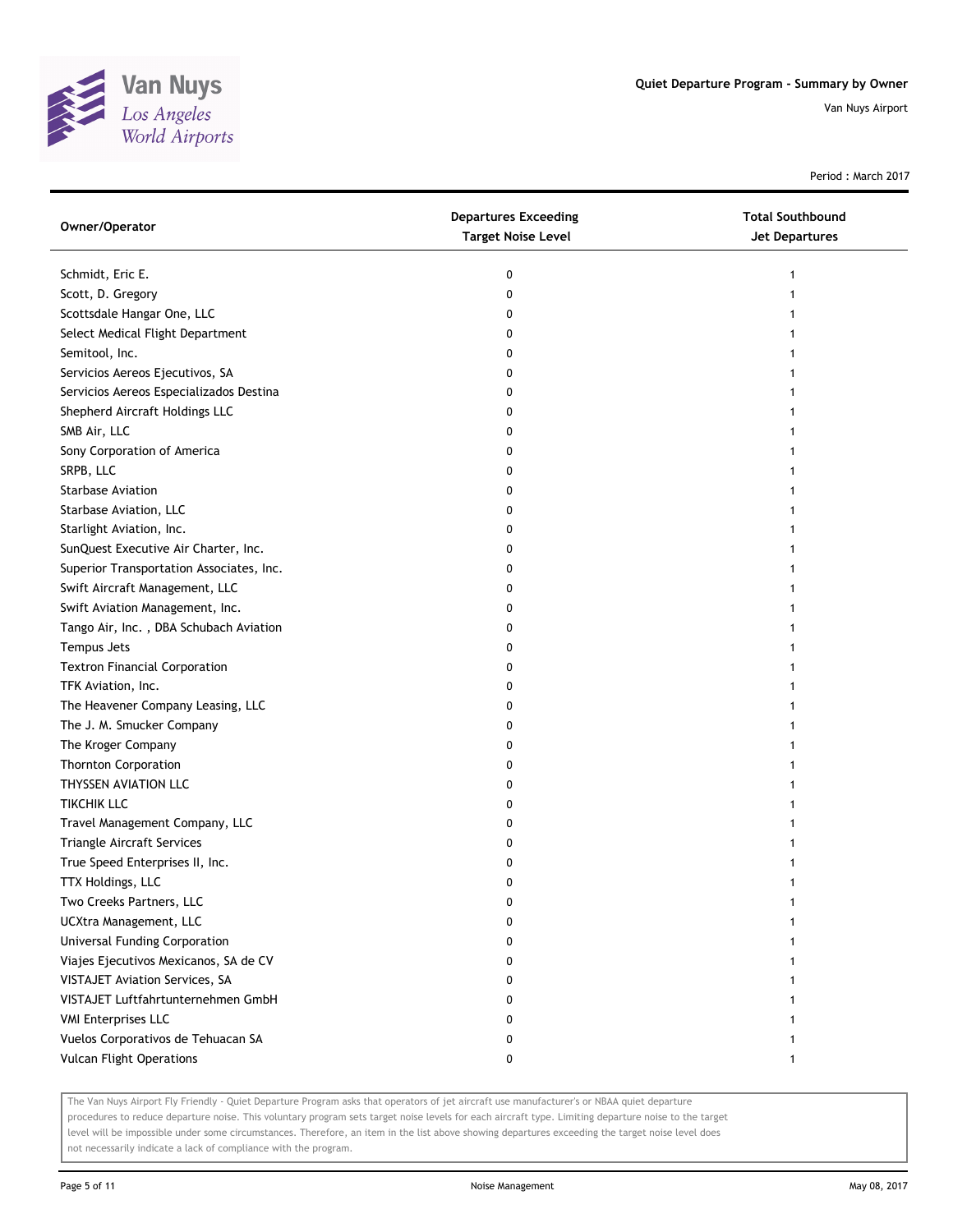

Period : March 2017

| Owner/Operator                              | <b>Departures Exceeding</b><br><b>Target Noise Level</b> | <b>Total Southbound</b><br>Jet Departures |
|---------------------------------------------|----------------------------------------------------------|-------------------------------------------|
| WELLS FARGO BANK NORTHWEST NA TRUSTEE       | 0                                                        |                                           |
| West Ridge Air II, LLC                      | 0                                                        |                                           |
| White Pint Two, LLC                         | 0                                                        |                                           |
| Worthington Enterprises, Inc.               | 0                                                        |                                           |
| <b>ZC</b> Aviation                          | 0                                                        |                                           |
| ZMG Aviation, LLC                           | 0                                                        |                                           |
| ABBVIE US, LLC                              | 0                                                        | 2                                         |
| AC Aviation Services, LLC                   | 0                                                        | 2                                         |
| Aerofly SA de CV                            | 0                                                        | 2                                         |
| Aircraft Services Group Inc                 | 0                                                        | 2                                         |
| AirFlite, Inc.                              | 0                                                        | 2                                         |
| Ambrose Corporation                         | 0                                                        | 2                                         |
| <b>AVIATION SERVICES LLC</b>                | 0                                                        | 2                                         |
| Bayside Yacht Sales                         | 0                                                        | 2                                         |
| Beverly Hills Exotic Collection, LLC        | 0                                                        | 2                                         |
| Biomet Orthopedics, Inc.                    | 0                                                        | 2                                         |
| Bombardier Aerospace Corp                   | 0                                                        | 2                                         |
| <b>Business Aircraft Leasing, INC</b>       | 0                                                        | 2                                         |
| Canyon Partners, LLC                        | 0                                                        | 2                                         |
| Casey Company                               | 0                                                        | 2                                         |
| Central Management Services II LLC          | 0                                                        | 2                                         |
| Century Jets                                | 0                                                        | 2                                         |
| Corporate Flight Management, Inc.           | 0                                                        | 2                                         |
| Crescent Heights Sales, Inc.                | 0                                                        | 2                                         |
| Dole Foods Flight Operations, Inc.          | 0                                                        | 2                                         |
| Echo Leasing, LLC                           | 0                                                        | 2                                         |
| Falcon Landing, LLC                         | 0                                                        | 2                                         |
| Flightexec                                  | 0                                                        | 2                                         |
| Flightworks                                 | 0                                                        | 2                                         |
| Fowler Foods of Delaware, LLC               | 0                                                        | 2                                         |
| <b>General Electric Capital Corporation</b> | 0                                                        | 2                                         |
| Global Flight, Inc.                         | 0                                                        | 2                                         |
| <b>Grossman Company Properties</b>          | 0                                                        | 2                                         |
| Hot Mama Transport, LLC                     | 0                                                        | 2                                         |
| Jayhawk 910VP, LLC                          | 0                                                        | 2                                         |
| Jet Aviation Business Jets, Inc.            | 0                                                        | 2                                         |
| Jet Linx Aviation, LLC                      | 0                                                        | 2                                         |
| Jetsons LLC                                 | 0                                                        | 2                                         |
| Jim Falk Lexus of Beverly Hills             | 0                                                        | 2                                         |
| Journey Aviation, LLC                       | 0                                                        | 2                                         |
| Latitude 33 Aviation LLC                    | 0                                                        | 2                                         |

The Van Nuys Airport Fly Friendly - Quiet Departure Program asks that operators of jet aircraft use manufacturer's or NBAA quiet departure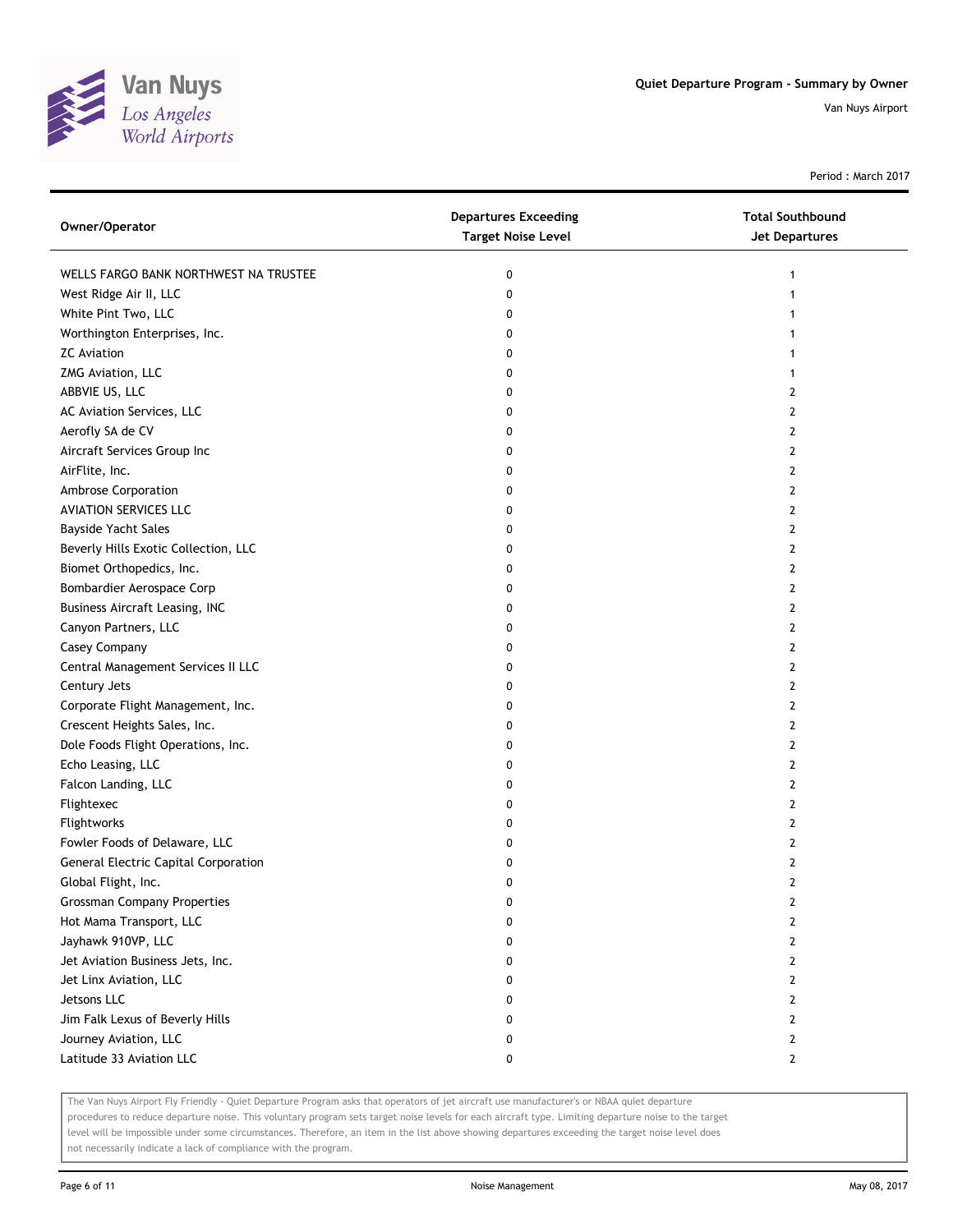

Period : March 2017

| Owner/Operator                        | <b>Departures Exceeding</b><br><b>Target Noise Level</b> | <b>Total Southbound</b><br>Jet Departures |
|---------------------------------------|----------------------------------------------------------|-------------------------------------------|
| Latitude 33 Aviation, LLC             | 0                                                        | 2                                         |
| Legacy Ventures, LLC                  | 0                                                        | $\mathbf{2}$                              |
| Luft Aviation Charter, Pty. Ltd.      | 0                                                        | 2                                         |
| Max Aircraft, LLC                     | 0                                                        | $\mathbf{2}$                              |
| MC Group                              | 0                                                        | 2                                         |
| MCS Leasing, Inc.                     | 0                                                        | 2                                         |
| Merle Norman Cosmetics, Inc.          | 0                                                        | 2                                         |
| Mirage Resorts, Inc.                  | 0                                                        | 2                                         |
| Morningstar Partners, Ltd.            | 0                                                        | $\mathbf{2}$                              |
| Music for the People, Inc.            | 0                                                        | $\mathbf{2}$                              |
| N800PZ, LLC                           | 0                                                        | 2                                         |
| National Flight, LLC                  | 0                                                        | 2                                         |
| NMH Aviation, Inc.                    | 0                                                        | 2                                         |
| <b>NVJETS</b>                         | 0                                                        | $\mathbf{2}$                              |
| Omni Air Transport, LLC               | 0                                                        | 2                                         |
| Pacific Coast Jet, LLC                | 0                                                        | 2                                         |
| Paragon Transport Management, LLC     | 0                                                        | 2                                         |
| Penske Jet, Inc.                      | 0                                                        | 2                                         |
| Pilgrim Enterprises C/O Castle & Cook | 0                                                        | $\mathbf{2}$                              |
| PMC Global, Inc.                      | 0                                                        | 2                                         |
| Prime Jet, LLC                        | 0                                                        | 2                                         |
| Quail Aviation LLC                    | 0                                                        | 2                                         |
| Quogue Aviation III, LLC              | 0                                                        | 2                                         |
| RA Management Services, LLC           | 0                                                        | $\mathbf{2}$                              |
| Rainier Aviation, Inc.                | 0                                                        | 2                                         |
| RB Aircraft Leasing, LLC              | 0                                                        | 2                                         |
| Red Wing Aeroplane Co., LLC           | 0                                                        | 2                                         |
| Red, White, & Blue Pictures, Inc.     | 0                                                        | 2                                         |
| Red.com                               | 0                                                        | $\overline{2}$                            |
| RSH Consulting, LLC                   | 0                                                        | 2                                         |
| Running Water Land and Cattle Company | 0                                                        | 2                                         |
| Skybird Aviation                      | 0                                                        | $\mathbf{2}$                              |
| Skyservice Business Aviation Inc      | 0                                                        | 2                                         |
| SLFJR Holdings, LLC                   | 0                                                        | $\overline{2}$                            |
| SME Equipment Leasing Company         | 0                                                        | 2                                         |
| Space Exploration Technologies        | 0                                                        | 2                                         |
| Stream Enterprises, LLC               | 0                                                        | 2                                         |
| Sweatmore V, LLC                      | 0                                                        | 2                                         |
| Talon Air, Inc.                       | 0                                                        | $\overline{2}$                            |
| The David Geffen Company              | 0                                                        | 2                                         |
| The Employers Benefit Group, LLC      | 0                                                        | $\mathbf{2}$                              |

The Van Nuys Airport Fly Friendly - Quiet Departure Program asks that operators of jet aircraft use manufacturer's or NBAA quiet departure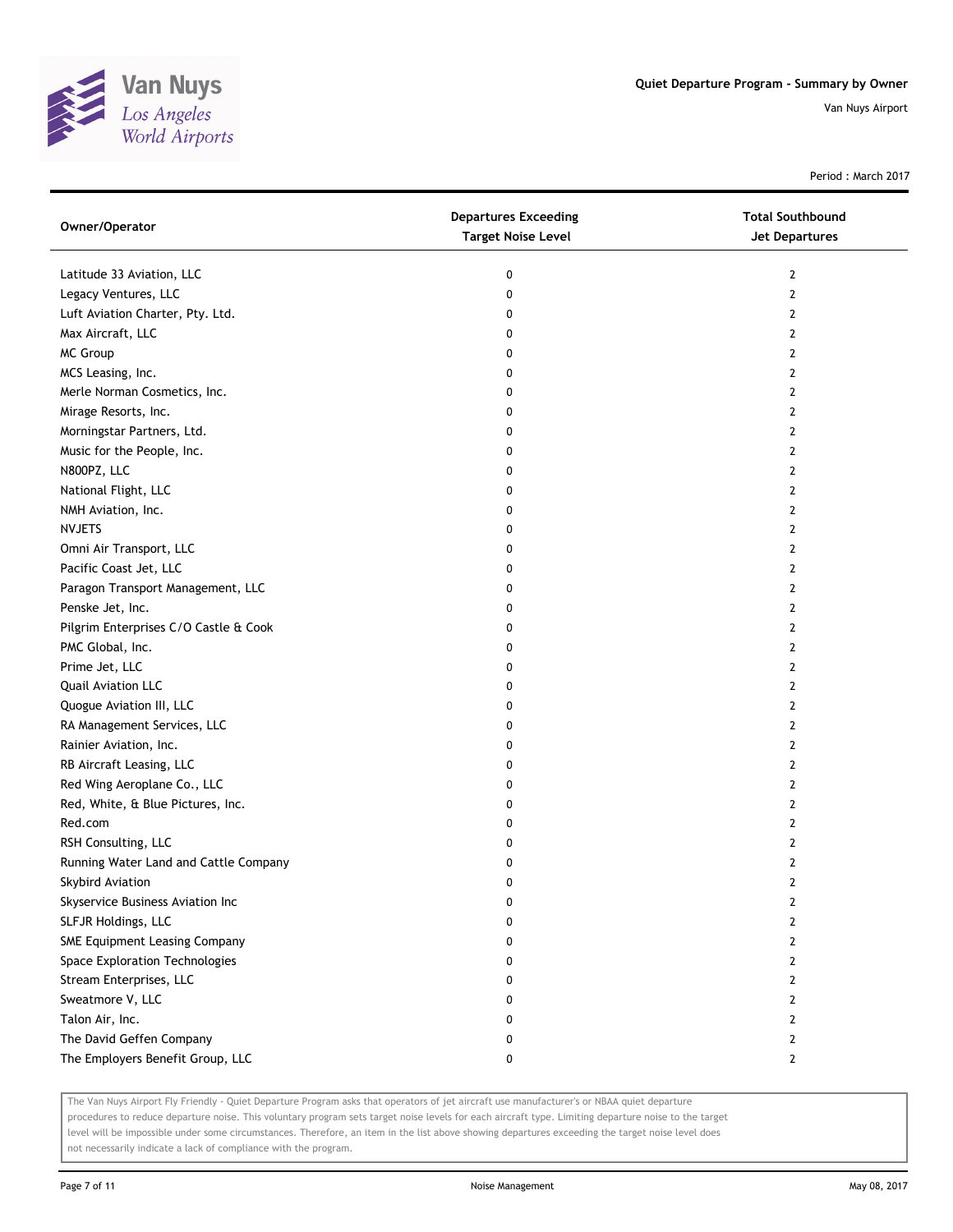

Period : March 2017

| Owner/Operator                                  | <b>Departures Exceeding</b><br><b>Target Noise Level</b> | <b>Total Southbound</b><br><b>Jet Departures</b> |
|-------------------------------------------------|----------------------------------------------------------|--------------------------------------------------|
| <b>TVPX</b>                                     | 0                                                        | 2                                                |
| Tyson Aviation, North                           | 0                                                        | 2                                                |
| Universal Jet Aviation, Inc.                    | 0                                                        | 2                                                |
| Unknown                                         | 0                                                        | 2                                                |
| VistaJet Limited                                | 0                                                        | 2                                                |
| VistaJet Malta Aircraft Limited                 | 0                                                        | 2                                                |
| Westwind Investors Management Co., LLC          | 0                                                        | 2                                                |
| Wilson Aviation, LLC                            | 0                                                        | 2                                                |
| Yuntian 2 Leasing Company, Ltd.                 | 0                                                        | 2                                                |
| ACM Aviation Services, Inc.                     | 0                                                        | 3                                                |
| Aerolineas Ejecutivas, SA de CV                 | 0                                                        | 3                                                |
| Air Lease Corporation                           | 0                                                        | 3                                                |
| American International Group, Inc.              | 0                                                        | 3                                                |
| Avalon Capital Group, LLC                       | 0                                                        | 3                                                |
| Duncan Aviation, Inc.                           | 0                                                        | 3                                                |
| Edgewood Properties, Inc C/O JSM at Falcon, LLC | 0                                                        | 3                                                |
| FLEXJET LLC                                     | 0                                                        | 3                                                |
| <b>Gama Aviation</b>                            | 0                                                        | 3                                                |
| Gama Charters, Inc.                             | 0                                                        | 3                                                |
| Guthy-Renker Aviation, LLC                      | 0                                                        | 3                                                |
| Jet Aviation Flight Services                    | 0                                                        | 3                                                |
| Jet Aviation/Van Nuys                           | 0                                                        | 3                                                |
| Jet Set Aircraft, Inc.                          | 0                                                        | 3                                                |
| Kirra A/C Leasing Partnership No. 1             | 0                                                        | 3                                                |
| KJC Asset Management, LLC                       | 0                                                        | 3                                                |
| KW Flight, LLC                                  | 0                                                        | 3                                                |
| Meridian Air Charter                            | 0                                                        | 3                                                |
| Moelis & Company Manager, LLC                   | 0                                                        | 3                                                |
| MT Holding Corp.                                | 0                                                        | 3                                                |
| Paramount Pictures Corporation                  | 0                                                        | 3                                                |
| Peco Air, LLC                                   | 0                                                        | 3                                                |
| Raspberry Consulting, LLC                       | 0                                                        | 3                                                |
| Santa Barbara Executive Jet                     | U                                                        | 3                                                |
| Sierra Tri-Delta, LLC                           | 0                                                        | 3                                                |
| Takle Management, LLC                           | 0                                                        | 3                                                |
| The Tornante Company, LLC                       | 0                                                        | 3                                                |
| Threshold Technologies, Inc.                    | 0                                                        | 3                                                |
| Trijet Aviation Management, LLC                 | 0                                                        | 3                                                |
| Tristen Aviation Group, LLC                     | 0                                                        | 3                                                |
| Via Feliz II, LLC                               | 0                                                        | 3                                                |
| <b>Washington Corporations</b>                  | 0                                                        | 3                                                |

The Van Nuys Airport Fly Friendly - Quiet Departure Program asks that operators of jet aircraft use manufacturer's or NBAA quiet departure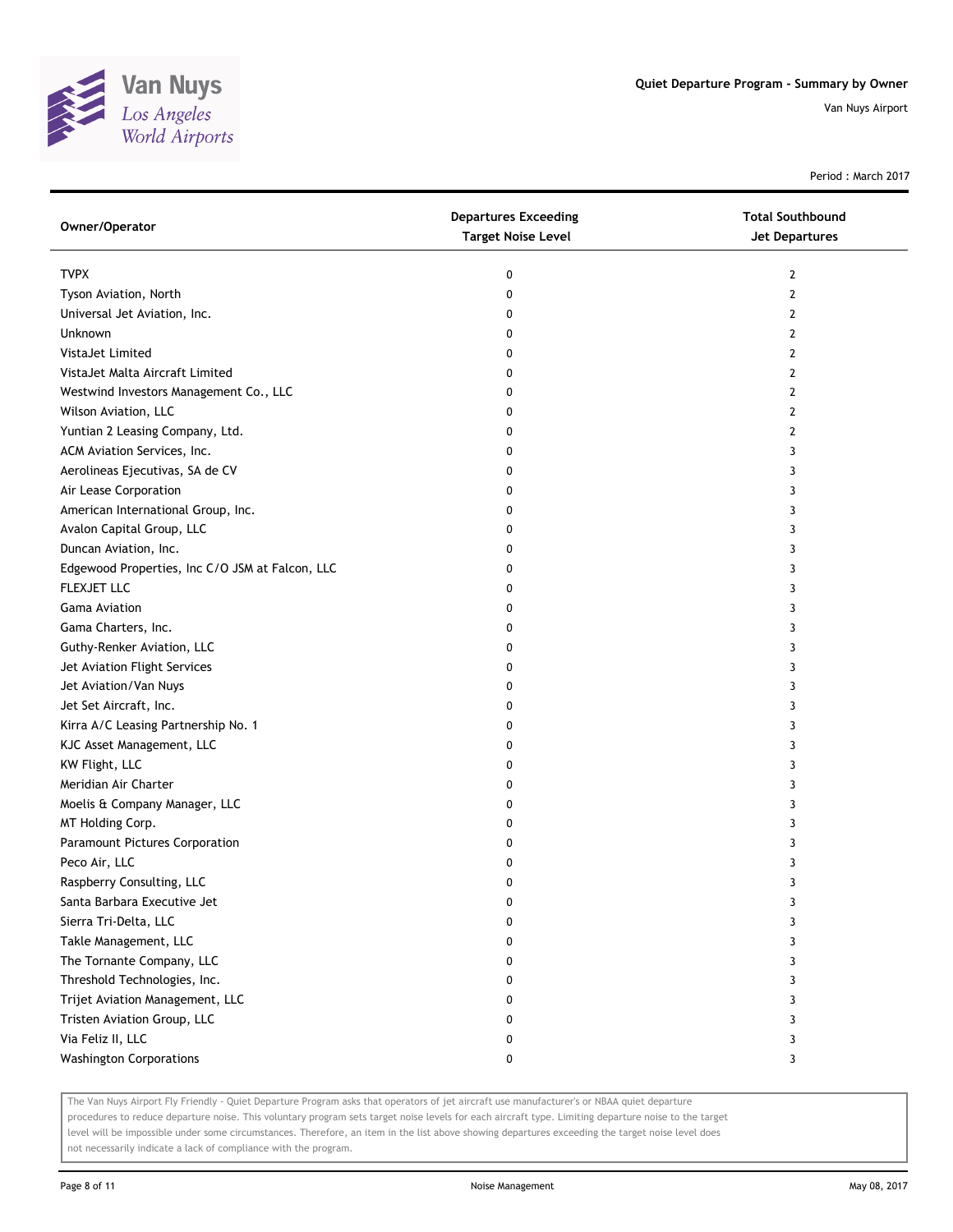

Period : March 2017

| Owner/Operator                          | <b>Departures Exceeding</b><br><b>Target Noise Level</b> | <b>Total Southbound</b><br>Jet Departures |
|-----------------------------------------|----------------------------------------------------------|-------------------------------------------|
| West Coast Charters, LLC                | 0                                                        | 3                                         |
| Woody in the Sky with Diamonds, LLC     | 0                                                        | 3                                         |
| Zetta Jet Pte. Ltd.                     | 0                                                        | 3                                         |
| Aero Air, LLC                           | 0                                                        | 4                                         |
| Airway Charter Services                 | 0                                                        |                                           |
| Ample United Limited                    | 0                                                        |                                           |
| Blue Sky 45, LLC                        | 0                                                        | 4                                         |
| Challenger Aircraft Charters, LLC       | 0                                                        |                                           |
| Chase Equipment Leasing, Inc.           | 0                                                        |                                           |
| Colony Capital, LLC                     | 0                                                        |                                           |
| Concord Hospitality Enterprises Company | 0                                                        |                                           |
| Corporate Flight International          | 0                                                        |                                           |
| Earth Star, Inc.                        | 0                                                        |                                           |
| Evolution Development Partners LLC      | 0                                                        |                                           |
| Hollister Aviation, LLC                 | 0                                                        |                                           |
| Leonard Green & Partners, LLC           | 0                                                        |                                           |
| Leveled Wings, LLC                      | 0                                                        | 4                                         |
| NETJETS AVIATION Inc.                   | 0                                                        | 4                                         |
| <b>NLT LLC</b>                          | 0                                                        |                                           |
| Occidental Petroleum Corporation        | 0                                                        |                                           |
| Pacific Coast Aviation, Inc.            | 0                                                        |                                           |
| Platinum Aviation, LLC                  | 0                                                        |                                           |
| Platinum Equity, LLC                    | 0                                                        |                                           |
| TP Aviation, LLC                        | 0                                                        |                                           |
| Travel Management Company, Ltd          | 0                                                        |                                           |
| TVPX ARS, Inc.                          | 0                                                        |                                           |
| Velox Aircraft, LLC                     | 0                                                        | 4                                         |
| <b>BAM Aviation, LLC</b>                | 0                                                        | 5                                         |
| Biotab Nutraceuticals, Inc              | 0                                                        | 5                                         |
| Cessna Aircraft Company                 | 0                                                        | 5                                         |
| Flexjets                                | 0                                                        | 5                                         |
| Landmark Aviation                       | 0                                                        | 5                                         |
| Maritime Helicopters, Inc.              | 0                                                        | 5                                         |
| N702SS LLC                              | 0                                                        | 5                                         |
| Oakmont Corporation                     | 0                                                        | 5                                         |
| Passport 100, LLC                       | 0                                                        | 5                                         |
| Revolution Worldwide, LLC               | 0                                                        | 5                                         |
| Air Kaitar, LLC                         | 0                                                        | 6                                         |
| Channel Island Aviation, Inc.           | 0                                                        | 6                                         |
| Delta Private Jets                      | 0                                                        | 6                                         |
| Desert Jet, LLC                         | 0                                                        | 6                                         |

The Van Nuys Airport Fly Friendly - Quiet Departure Program asks that operators of jet aircraft use manufacturer's or NBAA quiet departure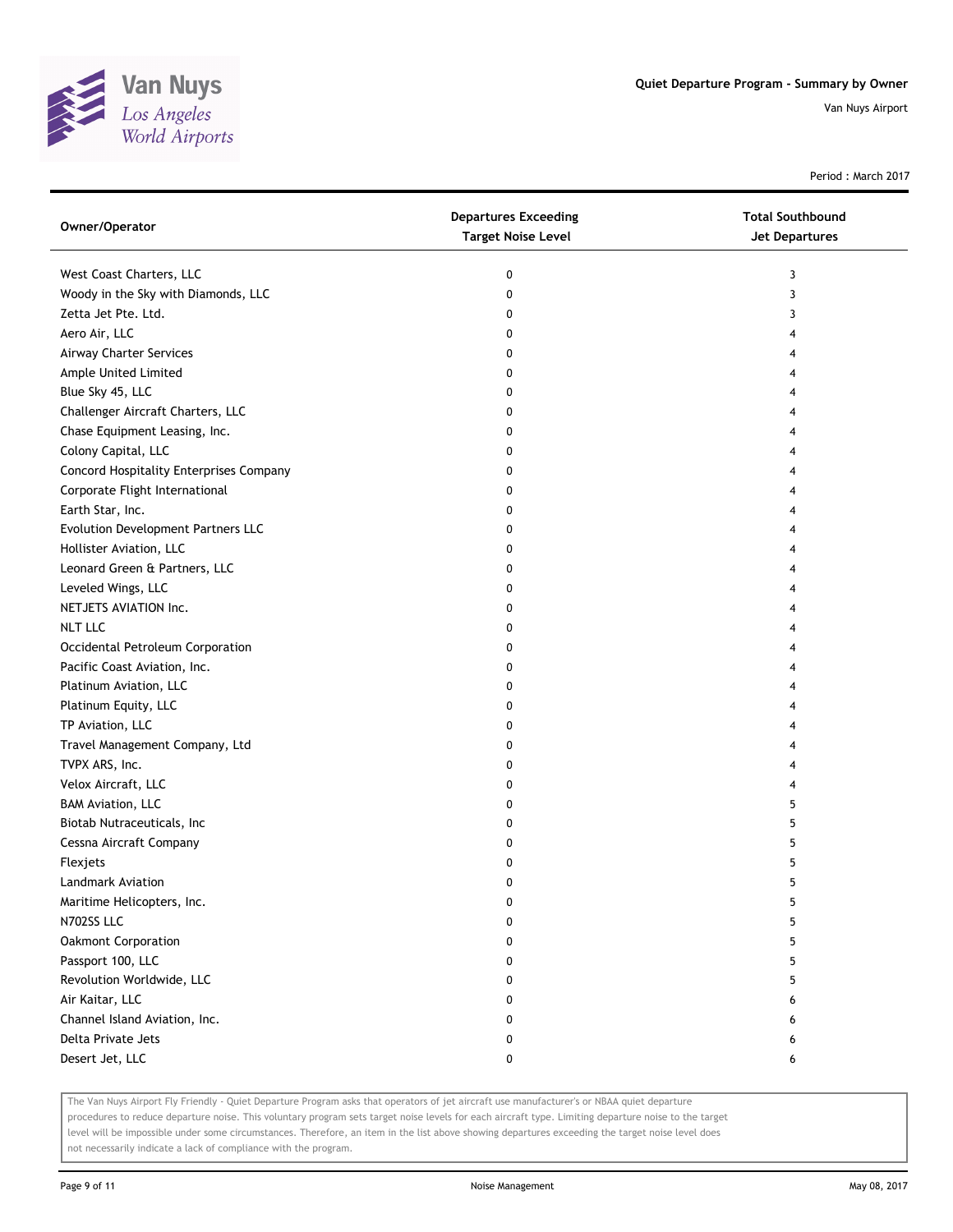

Period : March 2017

| <b>Target Noise Level</b><br><b>Jet Departures</b>        |  |
|-----------------------------------------------------------|--|
| FltPlan.com<br>0<br>6                                     |  |
| Friedkin Aviation, Inc.<br>0<br>6                         |  |
| Irongate Air, LLC<br>0<br>6                               |  |
| <b>Tull Family Trust</b><br>0<br>6                        |  |
| Windsor Jet Management<br>0<br>6                          |  |
| Aeropremiere, LLC<br>0<br>7                               |  |
| Airbar, LLC<br>7<br>0                                     |  |
| <b>AVJET Corporation</b><br>7<br>0                        |  |
| Caesars Entertainment Operating Co., Inc<br>7<br>0        |  |
| Cinco Air Charter, LLC<br>0<br>7                          |  |
| Flexjet, LLC<br>7<br>0                                    |  |
| Landmark Aviation Aircraft Management & Charter<br>7<br>0 |  |
| Westfield Aviation, Inc. Pty. Ltd.<br>0<br>7              |  |
| Jet Source Charter, Inc.<br>0<br>8                        |  |
| Presidential Aviation, Inc.<br>0<br>8                     |  |
| Sands Aviation, LLC<br>0<br>8                             |  |
| Worldwide Jet Charter, LLC<br>0<br>8                      |  |
| Advanced Air Management, Inc.<br>9<br>0                   |  |
| Aviation Consultants, Inc.<br>9<br>0                      |  |
| Executive Jet Management, Inc.<br>0<br>9                  |  |
| <b>Flight Options</b><br>0<br>10                          |  |
| <b>Tutor-Saliba Corporation</b><br>0<br>10                |  |
| Solairus Aviation<br>0<br>11                              |  |
| <b>UNKNOWN</b><br>0<br>11                                 |  |
| Regency Air, LLC<br>0<br>12                               |  |
| Worldwide Jet Charter, Inc.<br>0<br>13                    |  |
| Flexjet<br>0<br>18                                        |  |
| NetJets, Inc.<br>19<br>0                                  |  |
| Dreamline Aviation, LLC<br>21<br>0                        |  |
| Golden State Jet, LLC<br>0<br>24                          |  |
| Trans-Exec Air Service, Inc.<br>0<br>24                   |  |
| Pegasus Elite Aviation<br>0<br>28                         |  |
| Silver Air<br>0<br>30                                     |  |
| Chrysler Aviation, Inc.<br>32<br>0                        |  |
| JetSuite<br>40<br>0                                       |  |
| Jet Edge International<br>59<br>0                         |  |
| NetJets<br>120<br>0                                       |  |
| Clay Lacy Aviation<br>0<br>177                            |  |

The Van Nuys Airport Fly Friendly - Quiet Departure Program asks that operators of jet aircraft use manufacturer's or NBAA quiet departure procedures to reduce departure noise. This voluntary program sets target noise levels for each aircraft type. Limiting departure noise to the target level will be impossible under some circumstances. Therefore, an item in the list above showing departures exceeding the target noise level does not necessarily indicate a lack of compliance with the program.